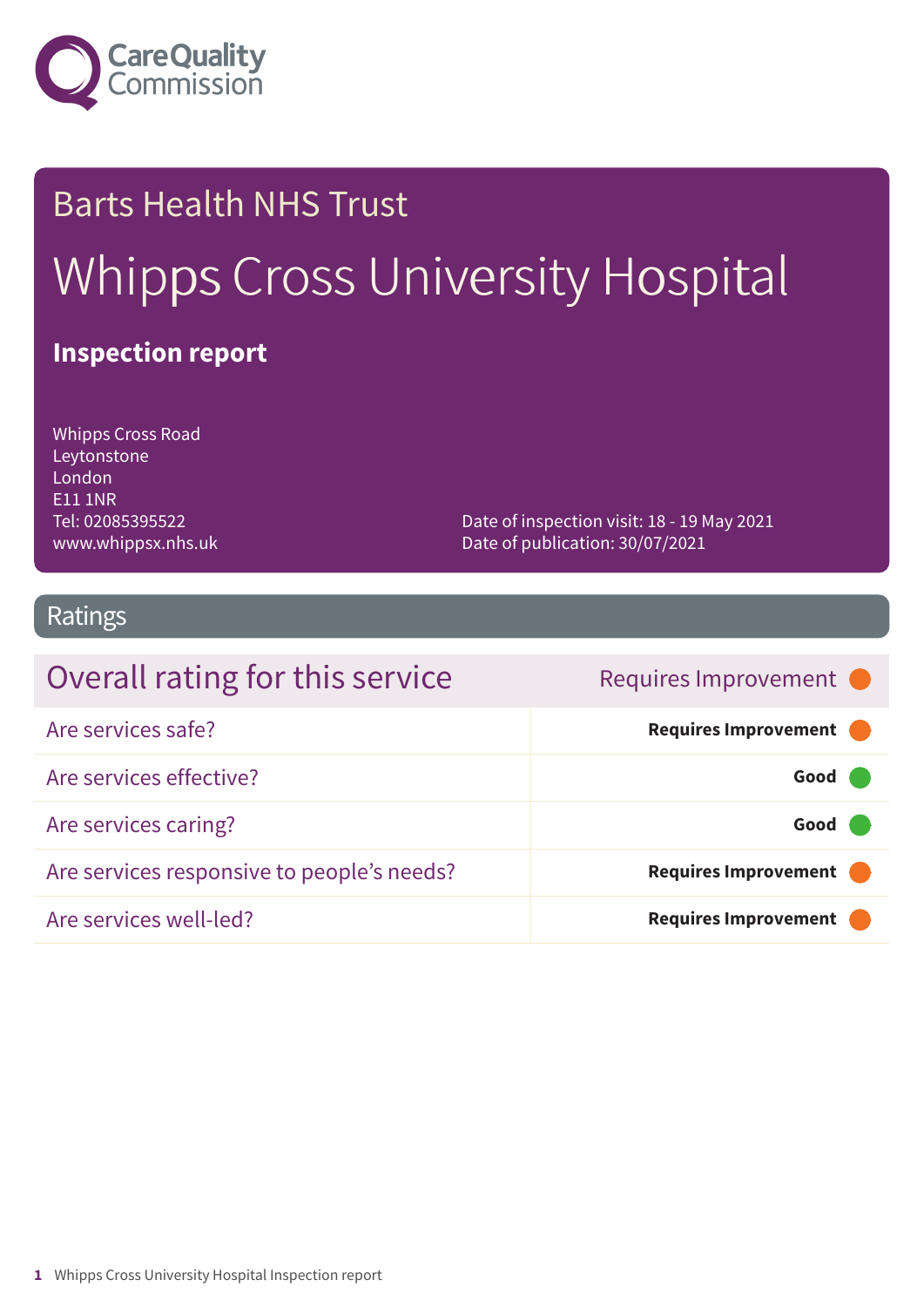## Our findings

### Overall summary of services at Whipps Cross University Hospital

#### **Requires Improvement –––**

We carried out this unannounced focused inspection because we received information giving us concerns about the safety and quality of the service.

The information we received related to the diagnostic imaging service. The concerns related to aspects of the safe and well led domains which were the focus of this inspection. We did not inspect any other of the services at Whipps Cross University Hospital because the concerns raised did not relate to any other parts of the hospital.

Our rating of the diagnostic imaging service went down. We rated them as inadequate.

→←

See the diagnostic imaging section for what we found.

#### **How we carried out the inspection**

We visited all parts of the diagnostic imaging service. This included visiting all treatment rooms and waiting areas. We spoke with 27 members of staff which included managers, superintendent radiographers, radiographers, radiography assistants and senior hospital and trust managers. We reviewed documents that related to the running of the service including staffing rotas, policies, standard operating procedures, equipment, meeting minutes, incident investigations, as well as additional evidence provided by the trust post-inspection.

You can find further information about how we carry out our inspections on our website: https://www.cqc.org.uk/whatwe-do/how-we-do-our-job/what-we-do-inspection.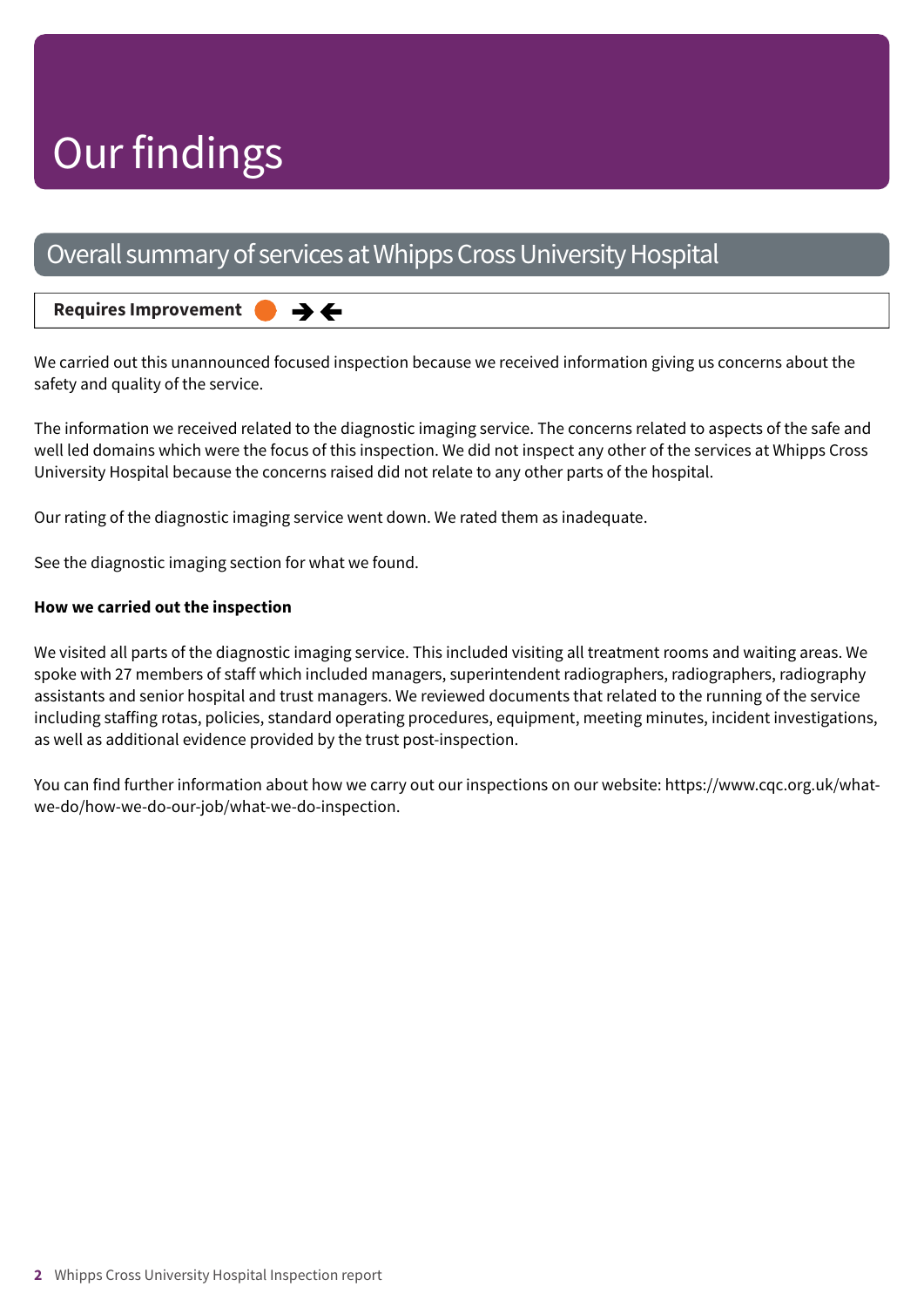

#### **Mandatory training**

Imaging areas for Whipps Cross Hospital were not meeting the trust target of 85% for completion of mandatory training. This included lower than 75% completion in a number of areas, including in both risk management and information governance training.

The division did not have an overall training programme in place for specialist training and staff stated they were often made aware of training dates too late to be able to attend. Access to specialist training had been affected by a lack of practice development educators and other priorities taking precedence during the pandemic. Previous leadership had not enabled equal access to specialist training opportunities which had affected staff morale and did not meet the needs of patients. Managers had recently introduced a system that supported equal access to specialist training for their roles which needed more time to take effect.

#### **Cleanliness, infection control and hygiene**

The service controlled and monitored infection risk well. Staff used equipment and control measures to protect patients, themselves and others from infection. They kept equipment and the premises visibly clean. Cleaning records demonstrated that all areas were cleaned regularly. Staff followed infection control principles including the use of personal protective equipment (PPE). Staff cleaned equipment after patient contact and labelled equipment to show when it was last cleaned. We saw evidence of consistent use of cleaning and waste management audits and spot checks to monitor IPC compliance. Staff also followed infection control principles including the use of personal protective equipment (PPE) and effective hand hygiene.

#### **Environment and equipment**

The maintenance and use of premises and equipment did not always keep people safe and the divisional leadership did not have oversight of environmental and equipment risks. Access to rooms containing specialist equipment were not always secured which posed a risk to staff, visitors and patients.

Equipment fault logs and records were poorly maintained and filed inconsistently. Some did not have dates associated and some did not state what escalations and resolutions had been made. Some superintendent radiographers did not have the permissions or were not given administrative time to keep systems indicating faults and audit trails of repairs up to date. New systems were in development.

Ageing equipment did not always work which delayed patient care in some cases. An equipment replacement programme in place which staff told us did not cover all the issues. There were examples where new equipment had been purchased which could not be used because it was not yet integrated into the software systems, rendering them unusable. Manager's told us the equipment replacement programme covered all equipment however funding limitations meant any replacement was done in order of priority.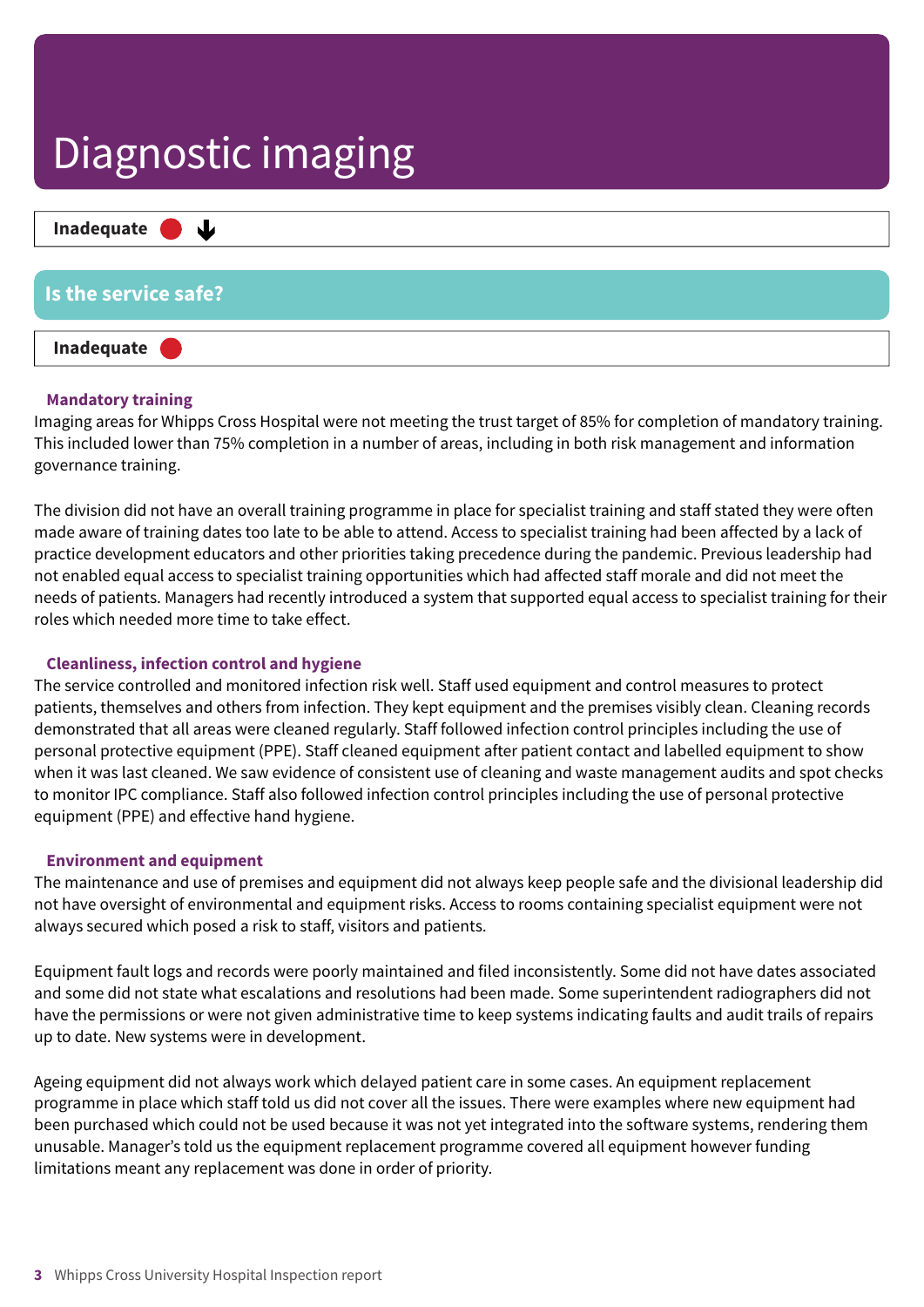#### **Staffing**

Managers could not always calculate the number of staff needed for each shift in accordance with national guidance. Staff were still on 9 to 5 contracts and not compliant with the current pay and conditions structure for the NHS. Weekend and out of hours working was fulfilled through an agreement by which staff were rewarded with enhanced payments and time off in lieu. This made it difficult to adjust staffing levels according to the needs of patients.

Managers were unable to measure compliance with Working Time Directive legislation. Two different systems were in use which made it difficult to know if staff were working excessive hours as bank staff at other trust hospitals. Staff stated that switching of shifts also occurred informally outside of these systems, which further decreased management oversight of the overall staff rota This made it difficult to ensure that the staffing model kept patients safe.

Staff were not always able to identify who the medical physics experts (MPE) were. Previous audits had identified this and during our inspection ten members of staff we spoke with informed us that they were still not able to identify the MPEs, understand their roles, or know when would be appropriate to contact them.

#### **Incidents**

Staff raised concerns and reported incidents and near misses in line with trust policy. Some staff and management identified a good reporting culture within the department which included equipment breakdown. Other staff felt they did not want to report issues regarding equipment failure due to fear of unfavourable treatment. This reflected the fragmented culture within the department.

Managers investigated incidents; however, it was not clear how successfully learning from incidents was shared. Divisional leadership had monthly clinical governance meetings where incidents were reviewed as part of the agenda, however minutes we reviewed from these meetings did not always reflect qualitative review of incidents or dissemination of learning to staff. We did not see evidence of learning being shared outside of these meetings, and staff were not aware of other ways in which learning from incidents would be shared.

When things went wrong, staff apologised and gave patients honest information and suitable support. We reviewed recent examples of investigations into serious incidents within the division, and found the investigations included evidence of Duty of Candour being considered.

#### **Is the service well-led?**

J

**Inadequate –––**

#### **Leadership**

Leadership of the service was not stable or embedded. Imaging areas for Whipps Cross Hospital were managed under the Group Clinical Services (GCS) division of the trust. The site leadership model consisted of a general manager, a radiographer site lead, and a clinical director. All were either interim, new in post or about to start in post. Trust wide leadership for the imaging directorate also reflected this position. Trust senior leaders were not fully aware of the challenges faced by the department.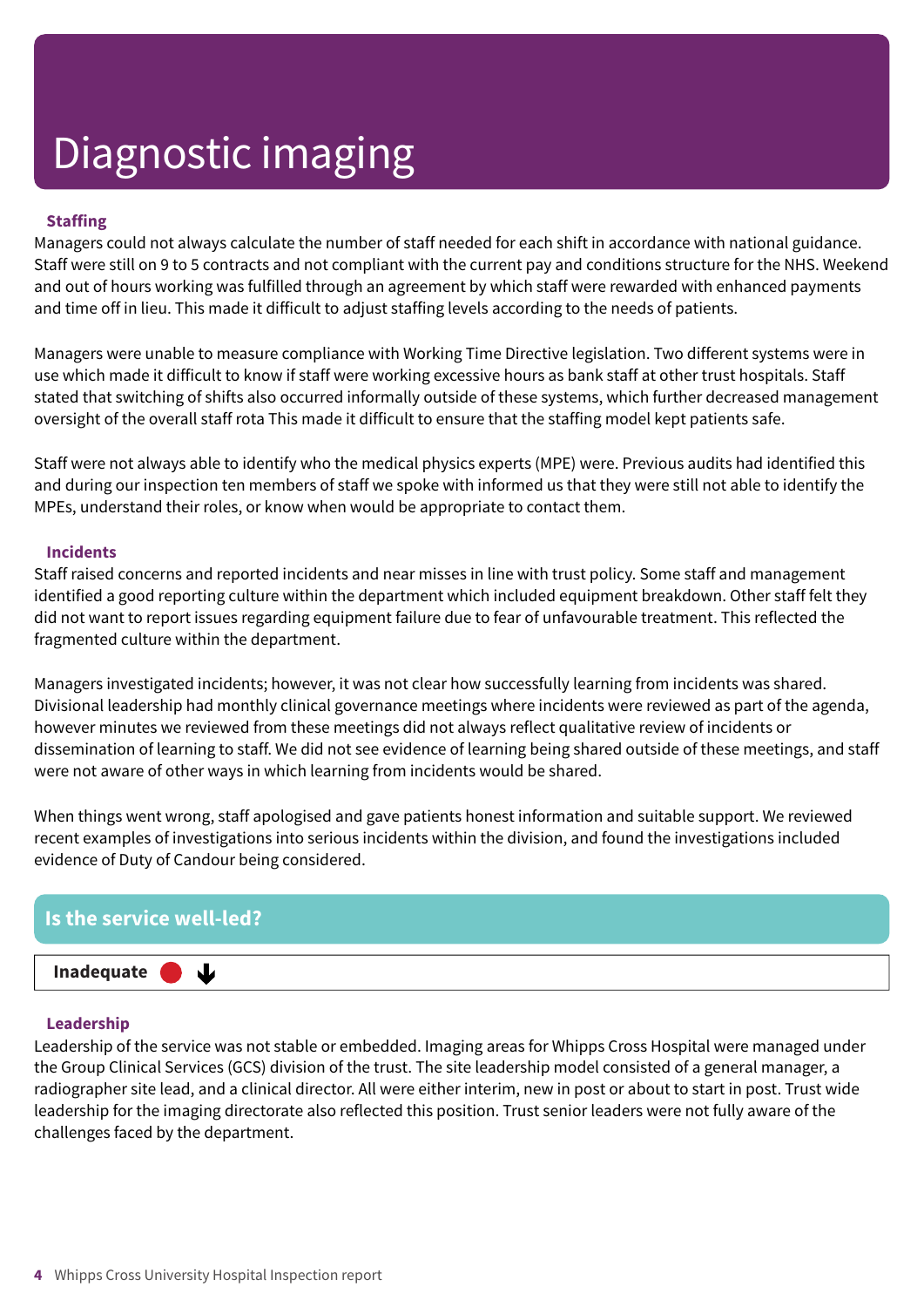#### **Vision and strategy**

Vision and strategy for what the service wanted to achieve was undeveloped. Trust managers were in the process of putting together individual strategies for each discipline within the department. This was a work in progress. At site level the service was working towards the five-year plan for the newly built hospital, community diagnostic hubs, workforce performance and a regional service within the north east London region. All were in development.

#### **Culture**

The service faced challenges relating to the culture of the department. There were factions and separate interests within the workforce. We were informed of allegations of bullying, harassment and sexism. Unresolved issues from previous management styles affected morale and staff did not always feel supported and valued. Staff across specialities and managerial roles recognised that the difficult working environment was having a negative impact on the delivery of the service. Instilling an open culture where staff could raise concerns without fear was a work in progress. Staff did not know how to access support if they wished to raise concerns, stating that they were unaware of the Guardian service or did not believe it would provide confidential support.

Results from the staff survey from September 2020 (published in April 2021) showed that imaging areas at Whipps Cross Hospital was performing significantly below the trust average on 60 of the 78 measured questions.

#### **Governance**

Structures, processes and systems of accountability were not effective in supporting the delivery of sustainable services. There was a trust wide governance structure for the imaging service and a site-based governance model. The service was included in both structures which added time pressure for managers to attend and made it unclear where governance matters should be reported or followed up. Neither system was fully effective in managing the priorities and issues the service faced.

Minutes for governance meetings did not reflect the full discussion during meetings in relation to governance and risk management. We observed meetings where minutes were not taken, despite actions for follow up being agreed. This meant that staff who could not attend meetings would be unable to gain much information from meeting minutes.

#### **Managing risks, issues and performance**

Systems to manage performance and escalate relevant risks to reduce their impact were not always effective. The service faced a number of pressures and assurance processes lacked robustness to meet these challenges. There was an incomplete programme of quality assurance for equipment, where tests were either not routinely completed or were completed and not recorded. The systems in place for recording quality assurance processes were not effective, although some improvements were in development.

### Areas for improvement

#### **MUSTS**

#### **Location**/**core service**

• The trust must ensure that the gaps between the staff rota for contracted hours and the staff rota for out of hour shifts are addressed to ensure managerial oversight (Regulation 12(1) of the Health and Social Care Act 2008 (Regulated Activities) Regulations 2014: Safe care and treatment)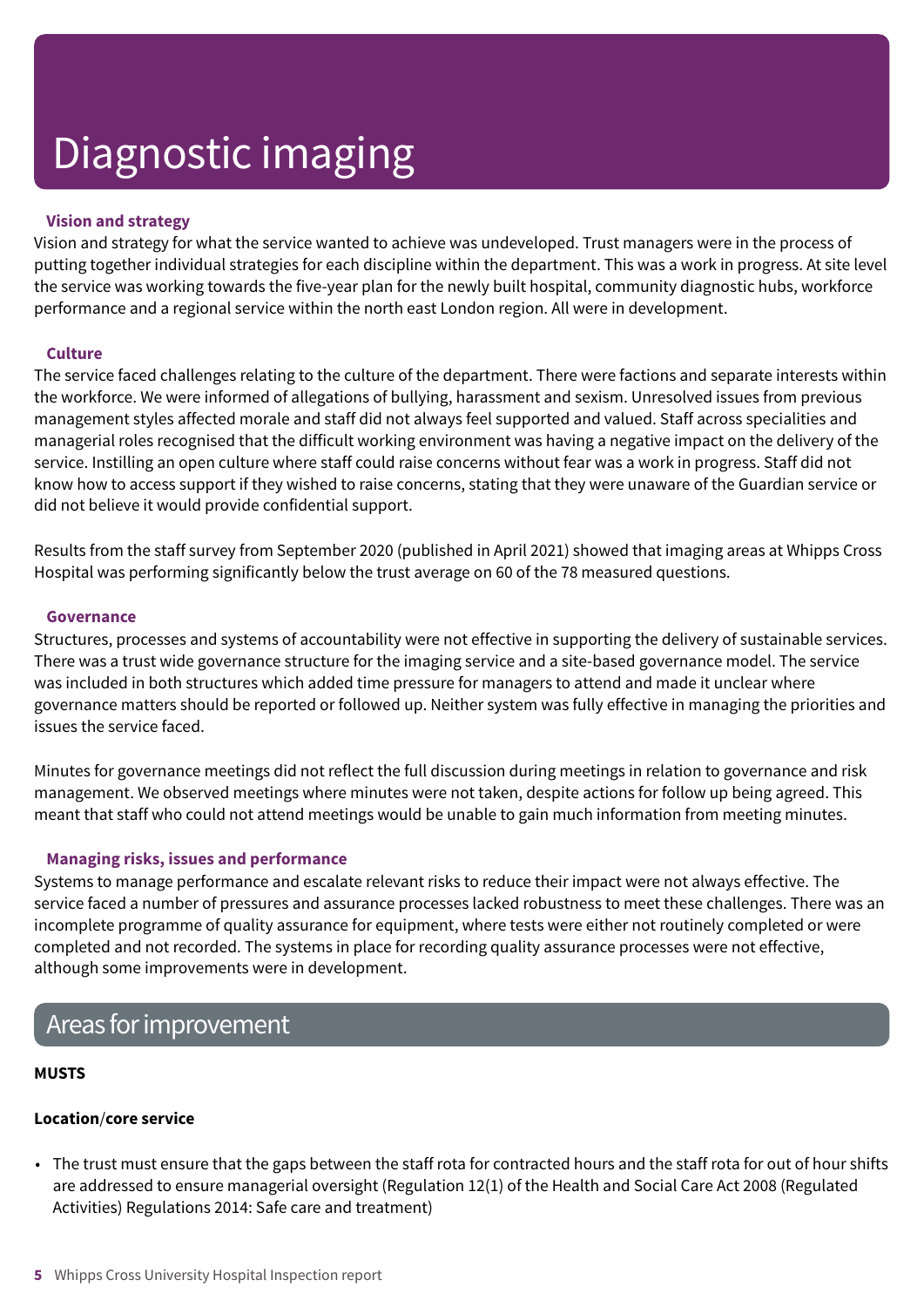• The trust must ensure that the governance and risk management structures for completing and monitoring risk assessments are improved (Regulation 17 (1)(2) of the Health and Social Care Act 2008 (Regulated Activities) Regulations 2014: Governance).

#### **SHOULDS**

#### **Location**/**core service [amend as appropriate]**

- The trust should improve the governance structure of the division to ensure actions decided in meetings are followed up, useful records of meetings are available, and learning from incidents is disseminated.
- The trust should consider the divisional structure to improve hospital level oversight of imaging services at each location, and executive level oversight of imaging across the trust.
- The trust should consider improving pathways for GCS staff to access on-site estates and facilities support if needed.